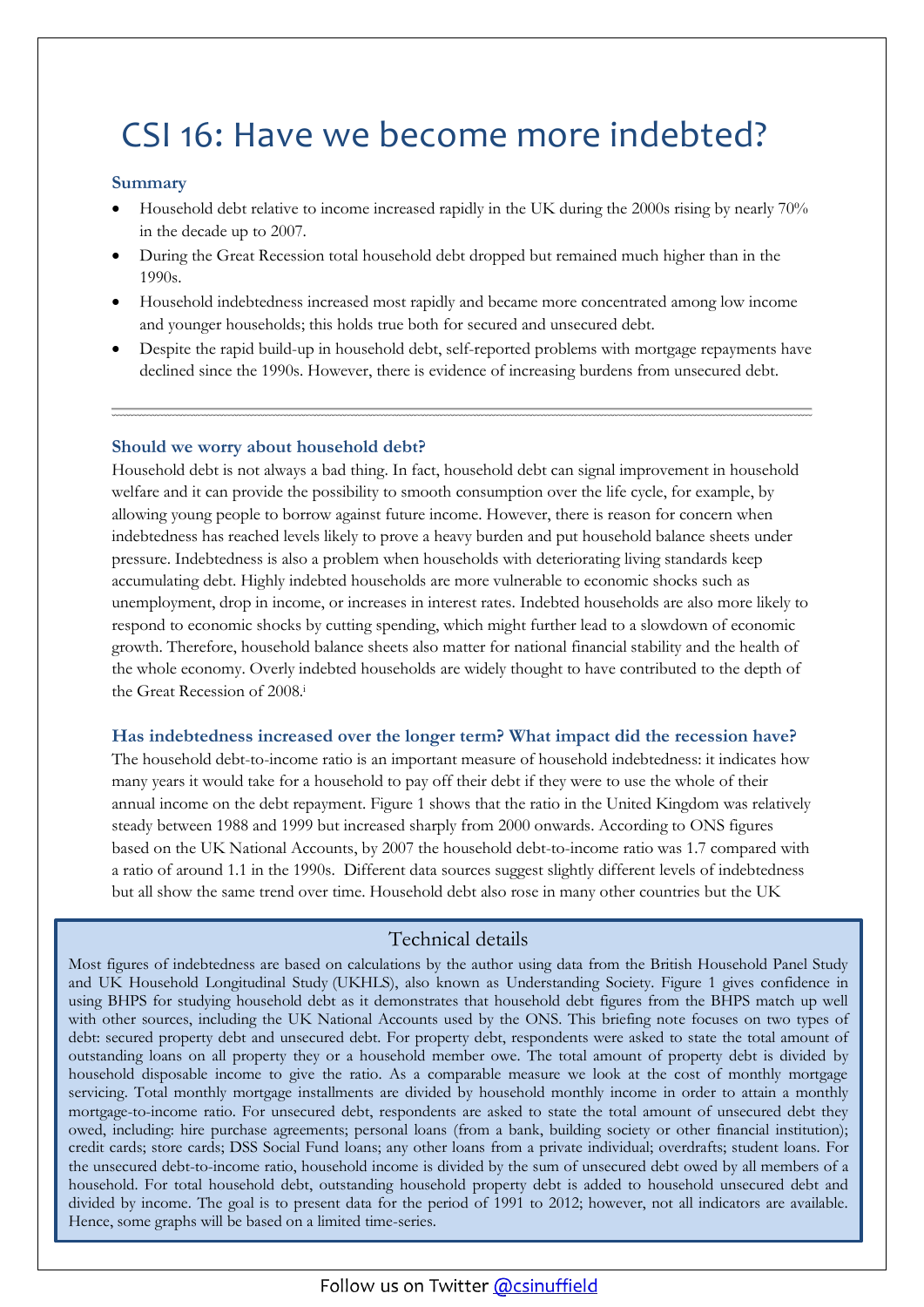stands out with a higher than average level of household debt. Various reasons have been put forward to explain the sharp rise in household debt in this period, including rising house prices, low interest rates, tax incentives, heightened demand, and increasing availability of credit. When the financial crisis hit in 2008 the growth in household debt fell mainly due to a freeze in mortgage lending. This caused the debt-toincome ratio to drop from 2008 onwards, even before incomes started to stagnate due to the recession. However, the overall level of household debt-to-income ratio has remained high at 1.5 as compared to 1.1 in the 1990s.



## **Fig 1: Total household debt-to-income ratio increased rapidly until 2007**

#### **For whom has debt increased?**

The aggregate national indicators on indebtedness offer a long time-series; however, they only present the **average** level of debt at each time point. These averages conceal a wide variation in the levels and nature of financial burdens being faced by different types of households. Figure 2 shows that the total household debt-to-income ratio increased most rapidly for the lowest income group, from 1.6 in 1995 to 2.7 in 2005. Debt also went up among other income groups, although to a lesser extent.

#### **Different types of debt: secured and unsecured**

Secured debt – often referred to as property debt – is guaranteed by an asset. Secured debt accounts for about three quarters of overall household debt. Unsecured debt is a type of loan or credit that is extended without a collateral requirement. It constitutes a smaller proportion of overall

#### **Fig 2: Total debt to income ratio among income groups**

*Refers to total secured and unsecured debt in relation to* 



debt but it is generally more expensive in terms of higher interest rates. We look next at the evolution and distribution of both property debt and unsecured debt.

## **What happened to property debt?**

Figure 3 presents the ratio between total property debt – outstanding loans on all property – and household annual net income (see left-hand panel of Figure 3). These figures reflect indebtedness among the working-age population with a mortgage. The property debt-to-income ratio refers to the number of years of annual household income that it would take for the household to pay for their property debt. It appears that for the low income group the ratio decreased around the mid-1990s but then increased again from 2000 onwards. The increase in the 2000s occurred also for other income groups but was particularly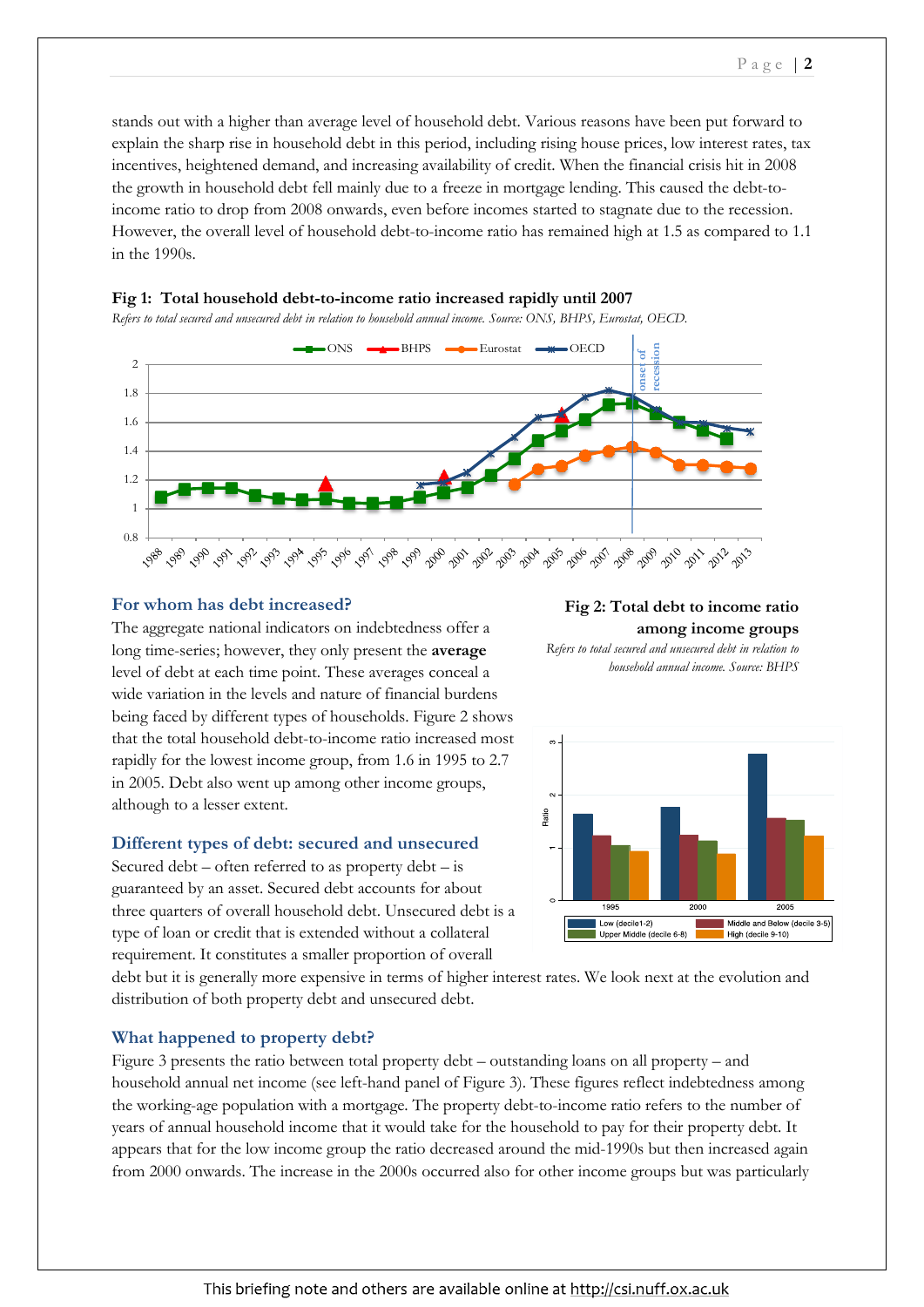remarkable for the lowest income group. By 2008, the lowest income group needed 4.5 years of annual net income to pay off their property debt as compared to around 3 years in the late 1990s. On average the ratio of indebtedness for the low income group is about twice as high as for the middle and below income group (those in deciles 3-5 in the income distribution). Similar trends emerge when looking at the monthly mortgage payment to monthly income ratio (see right-hand panel of Figure 3). It appears that in 2006 it took people in the lowest income group about 40% of monthly household income to service their mortgage. For other income groups in that year the proportion was substantially lower, ranging from 11% for the most rich to 16% for the middle and below income group. During the Great Recession monthly mortgage servicing relative to income dropped, especially among the lowest income group. This reflects the impact of UK policy decisions involving provision of relief to mortgage holders, namely lowering the interest rate.



Debt is often used against future income to purchase a home, which explains why younger people are on average more indebted than older people. Figure 4 shows that property debt relative to income is highest for people in the 26-35 age group (left-hand figure); by 2008 their property debt amounted to 2.7 years of their annual income, as compared to 1.7 a decade earlier. This is also the age group for whom the debt-toincome ratio increased most substantially in the 2000s, reflecting entering the mortgage market when house prices were at their peak. A similar trend is observed when we look at monthly mortgage to monthly income ratio (right-hand figure).





#### **What happened to unsecured debt?**

Similarly to property debt, unsecured debt has also increased over time (see Figure 5). In 2005 the lowincome group had unsecured debt amounting to almost half of their annual income: 45% as compared to 15% only ten years earlier (left-hand panel). This figure did not fall during the financial crisis and increased slightly by 2012 (48%). Between 1995 and 2005 the unsecured debt-to-income ratio doubled